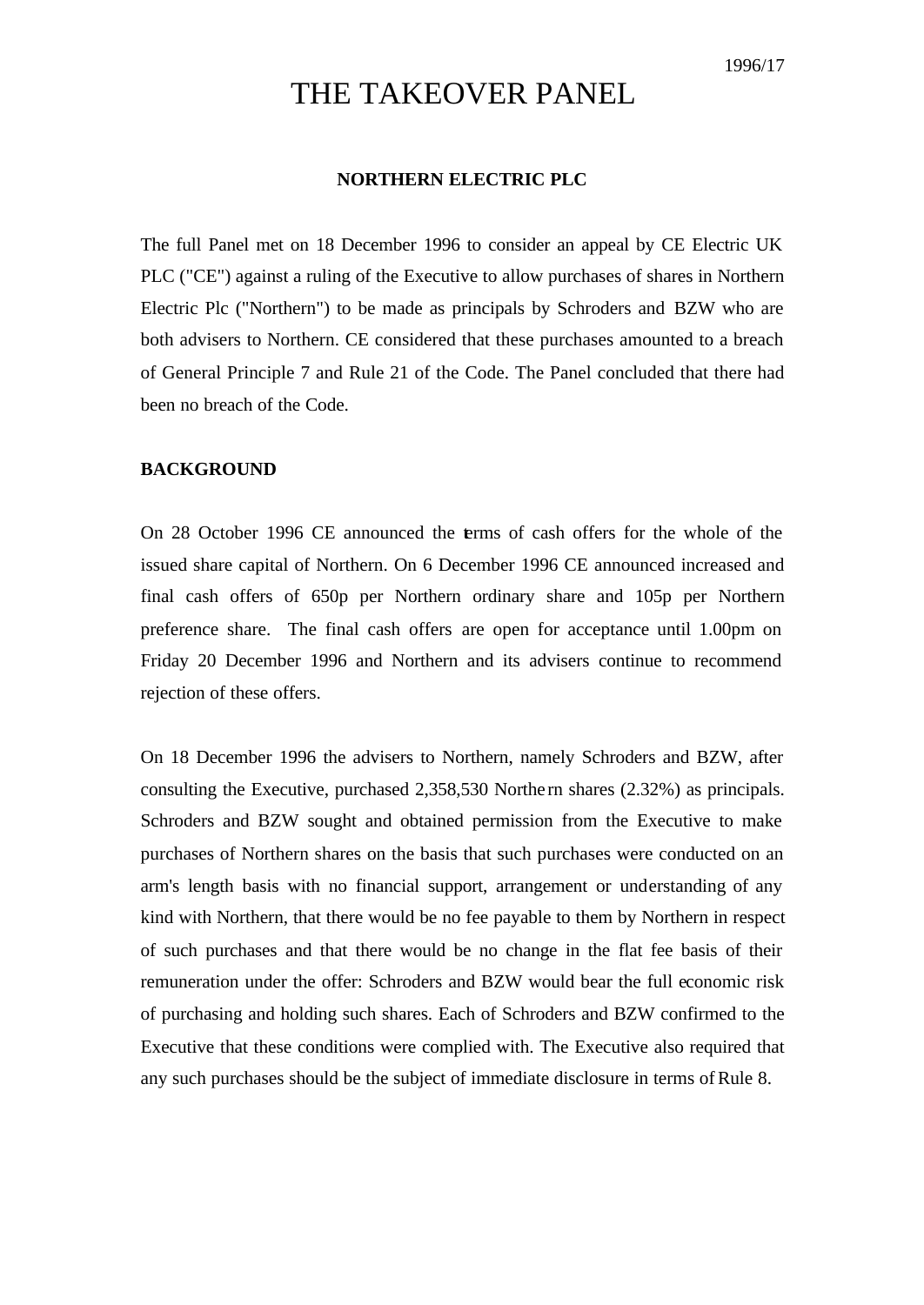CE's advisers appealed the decision of the Executive and argued that the purchases constituted frustrating action in the broadest sense and were offensive to the spirit of the Code as well as General Principle 7 and Rule 21. They argued that it was obvious that the motivation for these purchases was to frustrate the bid and that Northern's advisers had a financial incentive in trying to preserve the independence of their client in the expectation of future fee income, regardless of whether there were any actual financial inducements from Northern to encourage them to do so at the present time. They further cited as evidence the timing of these purchases on the ante-penultimate day of the bid, the fact that immediate settlement terms were requested and that the price paid of 645p was substantially in excess of the Northern share price only a few days previously.

At the Panel hearing, Schroders and BZW informed the Panel that the purchases were made without the prior knowledge of Northern and confirmed that they had followed the conditions laid down by the Executive. They accepted that there was no doubt about their intention - it was to defeat the bid. However, they denied that there had been any breach of the Code.

## **THE PANEL'S REASONS**

The Panel's reasons for reaching its conclusion are these:-

(a) CE did not challenge the assertion by Schroders and BZW that there were no special arrangements between Schroders and BZW on the one hand and Northern on the other in relation to the purchases. The principal concern which underlies General Principle 7 and Rule 21 is that the board of the offeree company may take some action, whether by direct use of shareholders' funds or otherwise, which may adversely affect shareholders' interests and thereby frustrate an offer, which does not arise in this case.